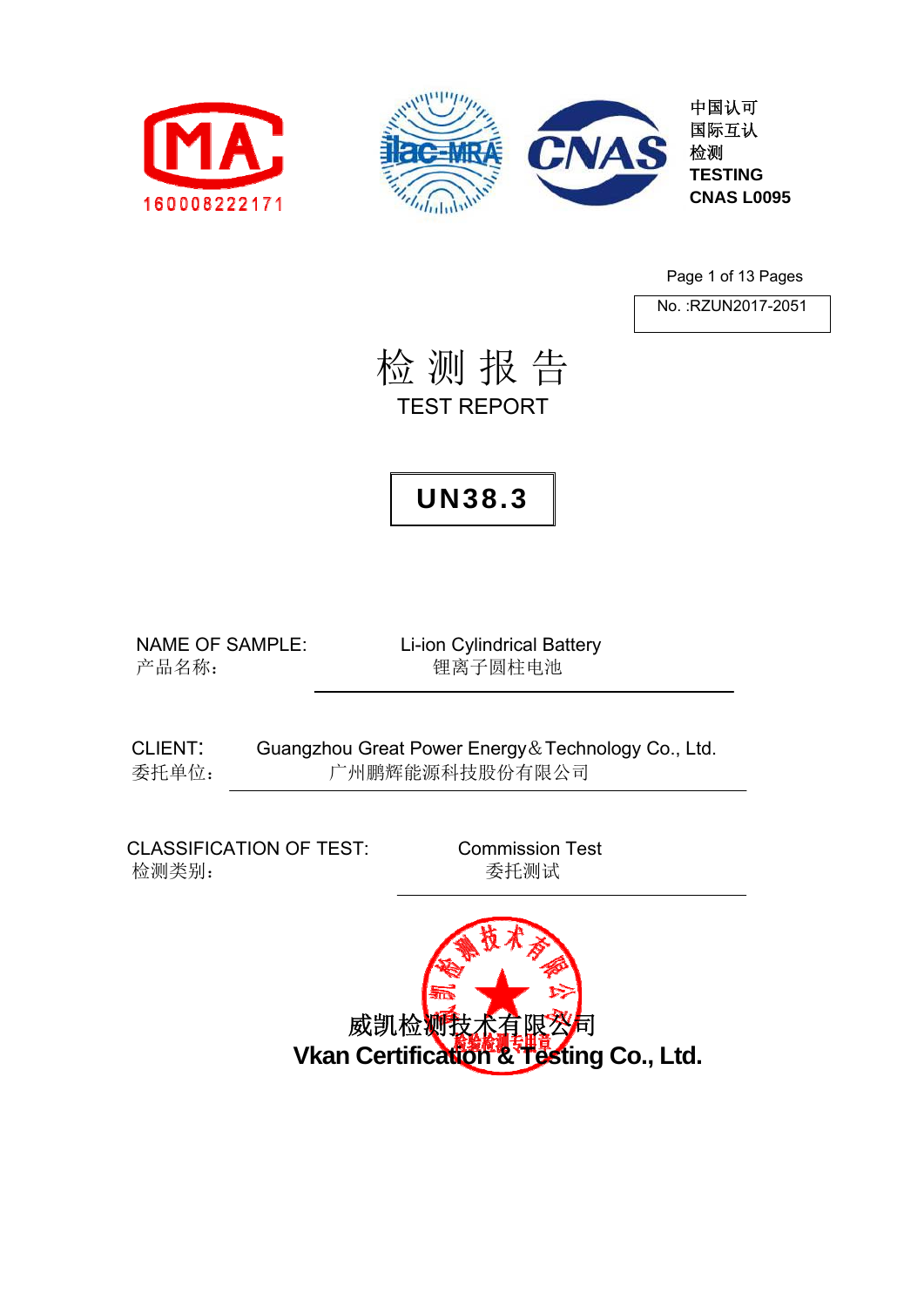## 检 测 报 告 TEST REPORT

| No.: RZUN2017-2051                                                                                                                                         | Page 2 of 13 Pages                                                                                                                                             |
|------------------------------------------------------------------------------------------------------------------------------------------------------------|----------------------------------------------------------------------------------------------------------------------------------------------------------------|
| Name of samples: Li-ion Cylindrical Battery<br>样品名称:锂离子圆柱电池                                                                                                | Type/Model:<br>型号规格: ICR18650<br>2000mAh 3,7V 7,4Wh                                                                                                            |
| Appearance: Blue                                                                                                                                           | Trade mark:                                                                                                                                                    |
| 样品外观颜色:蓝色                                                                                                                                                  | 商标: Great Power                                                                                                                                                |
| Commissioned by: Guangzhou Great Power Energy &                                                                                                            | Manufacturer: Guangzhou Great Power                                                                                                                            |
| Technology Co., Ltd.                                                                                                                                       | Energy & Technology Co., Ltd.                                                                                                                                  |
| 委托单位: 广州鹏辉能源科技股份有限公司                                                                                                                                       | 生产单位: 广州鹏辉能源科技股份有限公司                                                                                                                                           |
| Commissioner address: No.912, West Village Segment, Shi<br>Liang Road, Shawan Town, Panyu Guangdong Province<br>P.R. China<br>委托单位地址: 广东省番禺区沙湾镇市良路西村段 912号 | Manufacturer address: No.912, West Village<br>Segment, Shi Liang Road, Shawan Town,<br>Panyu Guangdong Province P.R. China<br>生产单位地址: 广东省番禺区沙湾镇市良路西<br>村段 912号 |
| <b>Classification of test: Commission Test</b>                                                                                                             | Quantity of sample: 35 cells                                                                                                                                   |
| 检测类别: 委托测试                                                                                                                                                 | 样品数量: 35个电芯                                                                                                                                                    |
| Tested according to:                                                                                                                                       | Sample identification:                                                                                                                                         |
| 测试标准: ST/SG/AC.10/11/Rev.5/Amend.2/Section 38.3                                                                                                            | 样品标识序号: c1#~c35#                                                                                                                                               |
| Receiving date:<br>接样日期: 2017-09-05                                                                                                                        | Means of receiving: Submitted<br>by commissioner<br>接样方式: 委托单位送样                                                                                               |
| Completing date:                                                                                                                                           | Test item: 7 items                                                                                                                                             |
| 完成日期: 2017-10-09                                                                                                                                           | 测试项目: 7项                                                                                                                                                       |

Test conclusion: 检测结论:

The Li-ion Cylindrical batteries submitted by Guangzhou Great Power Energy&Technology Co., Ltd. are tested according to Section 38.3 of the sixth Revised Edition of the Recommendations on the Transport of Dangerous Goods, Manual of Test and Criteria (ST/SG/AC.10/11/Rev.5/Amend.2/Section 38.3). The test items are full items. The test results comply with the relevant requirements of the standard.

由广州鹏辉能源科技股份有限公司送检的锂离子圆柱电池,依据《关于危险品货物运输的建议书》试验和 标准手册第五修订版修正 2 第 38.3 节进行检测, 试验为全项目, 测试结果符合标准相关要求。



Approved by: Reviewed by: Reviewed by: Tested by:

Singrams

批准: 审核: 检测: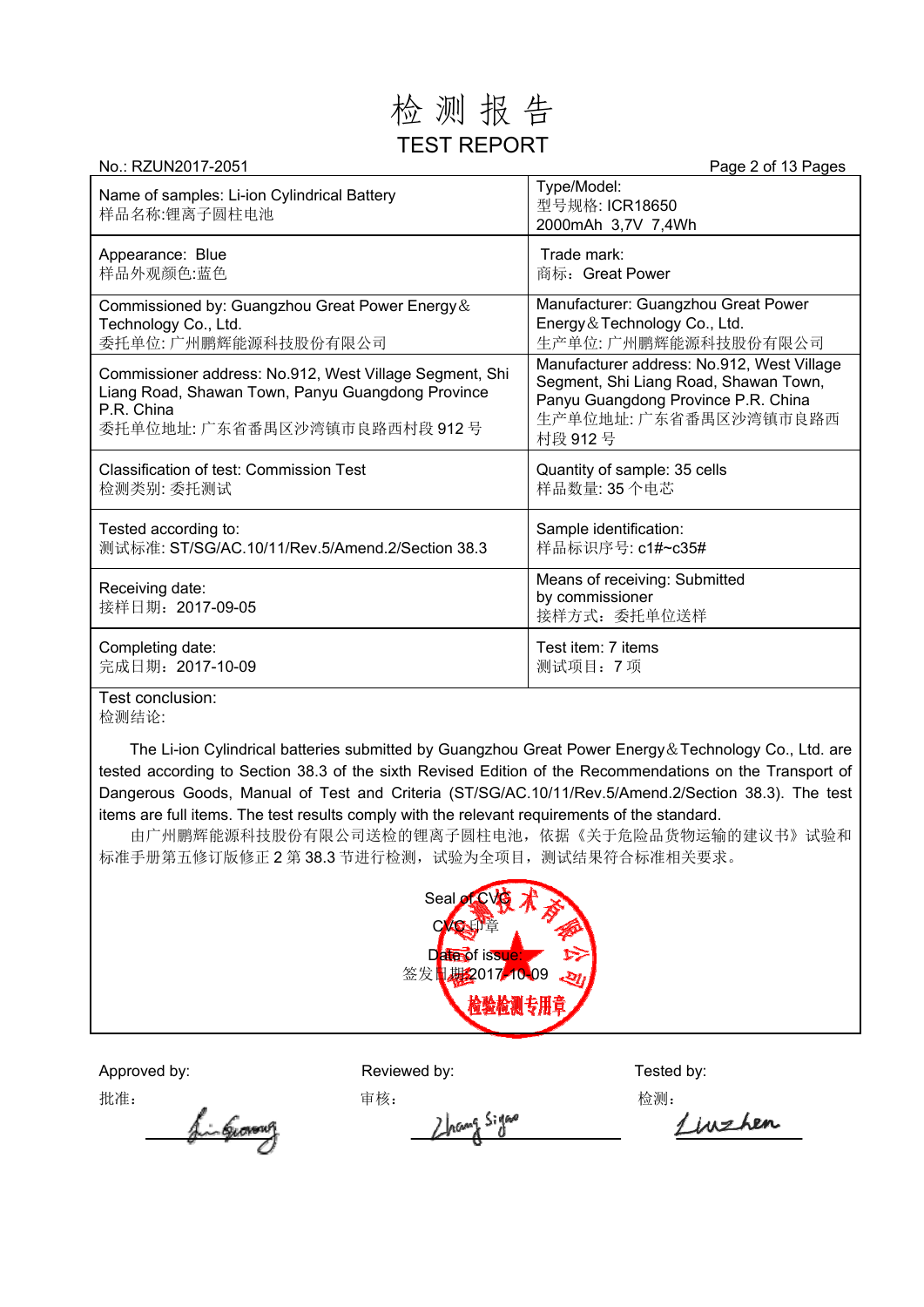#### Ref. No.: RZUN2017-2051 Page 3 of 13 Pages

Description and illustration of the sample:

样品说明及描述:

The sample's status is good

样品状况良好。

| Test item<br>测试项目 | Sample No.<br>样品编号 | <b>State</b><br>状态                                                                     | Remark<br>备注 |
|-------------------|--------------------|----------------------------------------------------------------------------------------|--------------|
| $T.1 - T.5$       | c1#~c10#           | at first cycle, in fully charged state<br>第一个交替充电放电周期完全充电状态                            |              |
| T.6               | $c11\# C15\#$      | at first cycle at 50% of the design rated<br>capacity<br>第一个交替充电放电周期充电到设计额定<br>容量的 50% |              |
|                   | $c16\#C25\#$       | at first cycle, in fully discharged state<br>第一个交替充电放电周期完全放电状态                         |              |
| T.8               | $c26\# \sim c35\#$ | after fifty cycles ending in<br>fully<br>discharged state<br>第五十个交替充电放电周期完全放电状态        |              |

#### Description of the sampling procedure: 取样程序的说明:

Description of the deviation from the standard, if any: 测试结果不符合标准项的说明:

/

/

### Remarks:

备注:

Throughout this report a comma is used as the decimal separator. 本报告中以逗号代替小数点。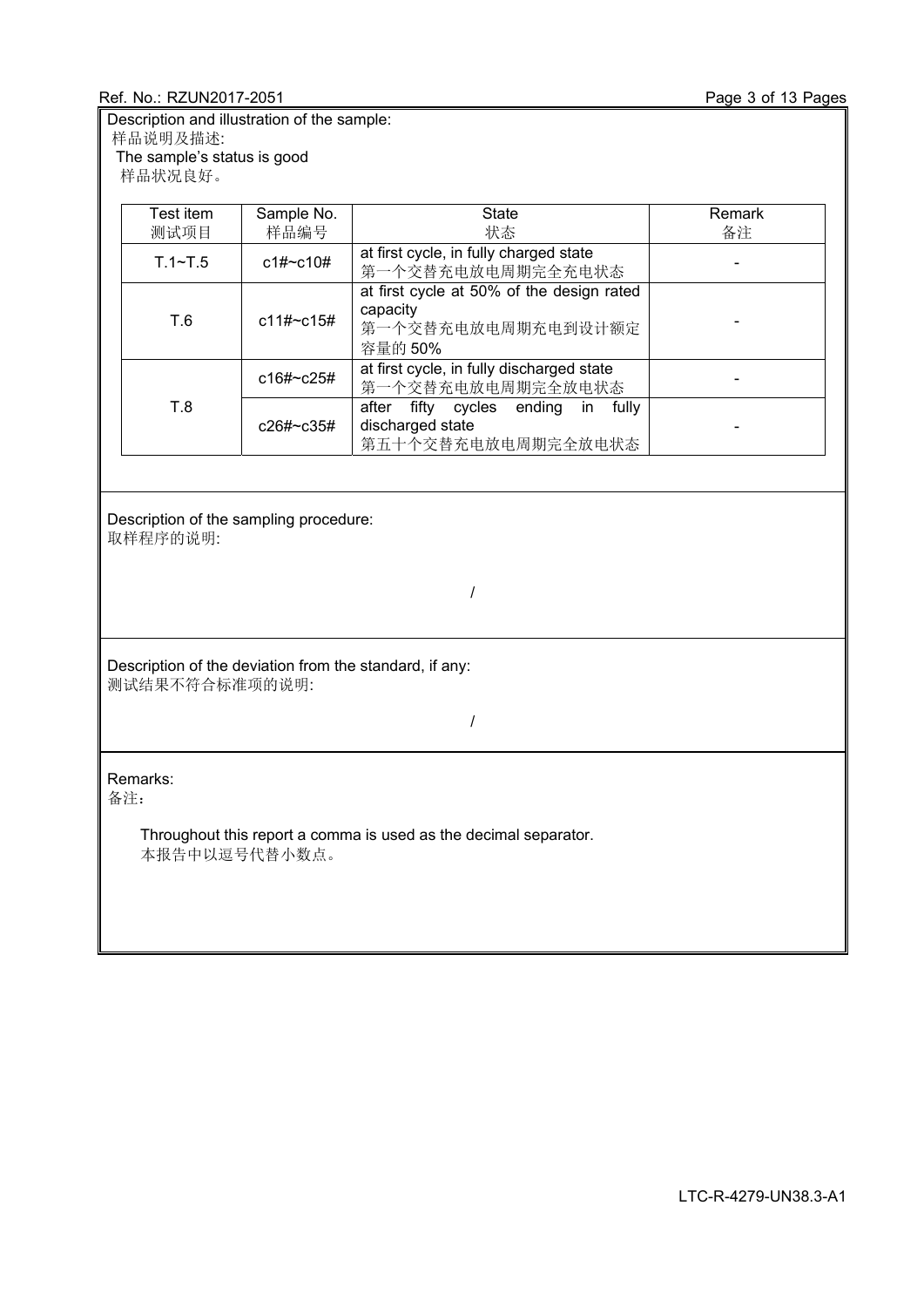

LTC-R-4279-UN38.3-A1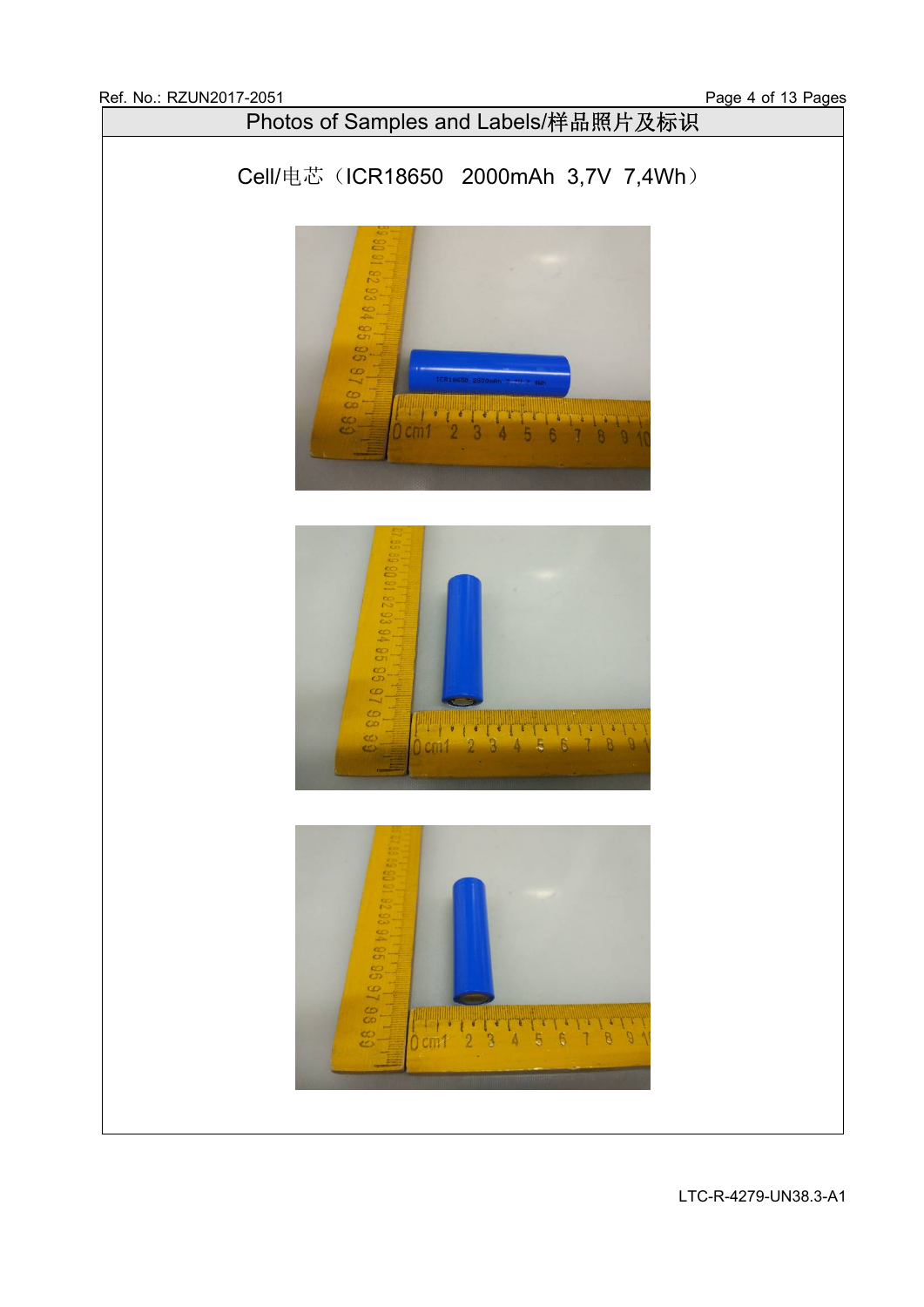|               | ST/SG/AC.10/11/Rev.5/Amend.2/Section 38.3                                                                                                                                                                                                                                                                                                                                                                                                                                                                                                                                                                                                                                                                                                                                                                                                                                                                                    |                                                                                                                                                                                                                                 |                |  |  |  |  |  |
|---------------|------------------------------------------------------------------------------------------------------------------------------------------------------------------------------------------------------------------------------------------------------------------------------------------------------------------------------------------------------------------------------------------------------------------------------------------------------------------------------------------------------------------------------------------------------------------------------------------------------------------------------------------------------------------------------------------------------------------------------------------------------------------------------------------------------------------------------------------------------------------------------------------------------------------------------|---------------------------------------------------------------------------------------------------------------------------------------------------------------------------------------------------------------------------------|----------------|--|--|--|--|--|
| <b>Clause</b> | <b>Requirements</b>                                                                                                                                                                                                                                                                                                                                                                                                                                                                                                                                                                                                                                                                                                                                                                                                                                                                                                          | <b>Result</b>                                                                                                                                                                                                                   | <b>Verdict</b> |  |  |  |  |  |
| 章节            | 标准要求                                                                                                                                                                                                                                                                                                                                                                                                                                                                                                                                                                                                                                                                                                                                                                                                                                                                                                                         | 测试结果                                                                                                                                                                                                                            | 判定             |  |  |  |  |  |
| 38.3.4        | Procedure/测试步骤                                                                                                                                                                                                                                                                                                                                                                                                                                                                                                                                                                                                                                                                                                                                                                                                                                                                                                               |                                                                                                                                                                                                                                 |                |  |  |  |  |  |
| 38.3.4.1      | Test 1: Altitude simulation/测试 1: 高度模拟<br>Test cells and batteries shall be stored at a pressure of 11,6kPa or less for at least<br>six hour at ambient temperature (20±5℃)/ 将电芯和电池在温度为 20±5℃, 大气压<br>力为不大于 11,6kpa 的环境中贮存不少于 6 个小时                                                                                                                                                                                                                                                                                                                                                                                                                                                                                                                                                                                                                                                                                          |                                                                                                                                                                                                                                 |                |  |  |  |  |  |
|               | The<br>samples<br>Requirement/标准要求:<br>c1#~c10#:<br>1 Cells and batteries Mass loss limit: ≤0,2% /样品质量损失<br>≤0,2%<br>No<br>leakage,<br>no<br>venting,<br>no<br>2 Open circuit voltage not less than 90%, The requirement<br>disassembly,<br>no<br>relating to voltage is not applicable to test cells and<br>rupture and no fire/<br>batteries at full discharged states.<br>编号为 c1#~c10#的<br>样品试验后开路电压应不低于试验前开路电压的 90%,此要<br>样品: 无漏液、无排<br>求不适用于完全放完电的电池和电芯。<br>气、无解体、无破裂<br>3 No leakage, no venting, no disassembly, no rupture and<br>以及无着火现象<br>no fire 样品(电池)应无漏液、无排气、无解体、无破裂以<br>The<br>data see<br>及无着火现象的发生<br>table1/数据见表 1                                                                                                                                                                                                                                                                                        |                                                                                                                                                                                                                                 |                |  |  |  |  |  |
| 38.3.4.2      | Test 2: Thermal test/测试 2: 热冲击<br>Test cells and batteries are to be stored for/电池存储条件如下:<br>1 one temperature cycle: 72±2℃(6h) —-40±2℃(6h) /一次温度循环为 72±2℃(6h)<br>$-40\pm2^{\circ}$ (6h)<br>2 The maximum time interval between test temperature extremes is 30 minutes/温<br>度转换最大间隔时间为30min<br>3 This procedure is to be repeated 10 times/重复 10 次循环<br>4 after which all test cells and batteries are to be stored for 24 hours at ambient<br>temperature (20±5℃)/循环结束后, 电池在 20±5℃的条件下 搁置 24 小时.<br>Requirements/标准要求<br>1 Cells and batteries Mass loss limit: ≤0,2% /样品质量损失<br>≤0,2%<br>2 Open circuit voltage not less than 90%, The requirement<br>relating to voltage is not applicable to test cells and<br>batteries at full discharged states.<br>样品试验后开路电压应不低于试验前开路电压的 90%,此要<br>求不适用于完全放完电的电池和电芯。<br>3 No leakage, no venting, no disassembly, no rupture and<br>no fire<br>样品(电池)应无漏液、无排气、无解体、无破裂以及无着<br>火现象的发生 | <b>The</b><br>samples<br>$c1#~c10#$ :<br>No<br>leakage,<br>no<br>venting,<br>no<br>disassembly,<br>no<br>rupture and no fire/<br>编号为 c1#~c10#的<br>样品: 无漏液、无排<br>气、无解体、无破裂<br>以及无着火现象<br><b>The</b><br>data see<br>table1/数据见表 1 | P              |  |  |  |  |  |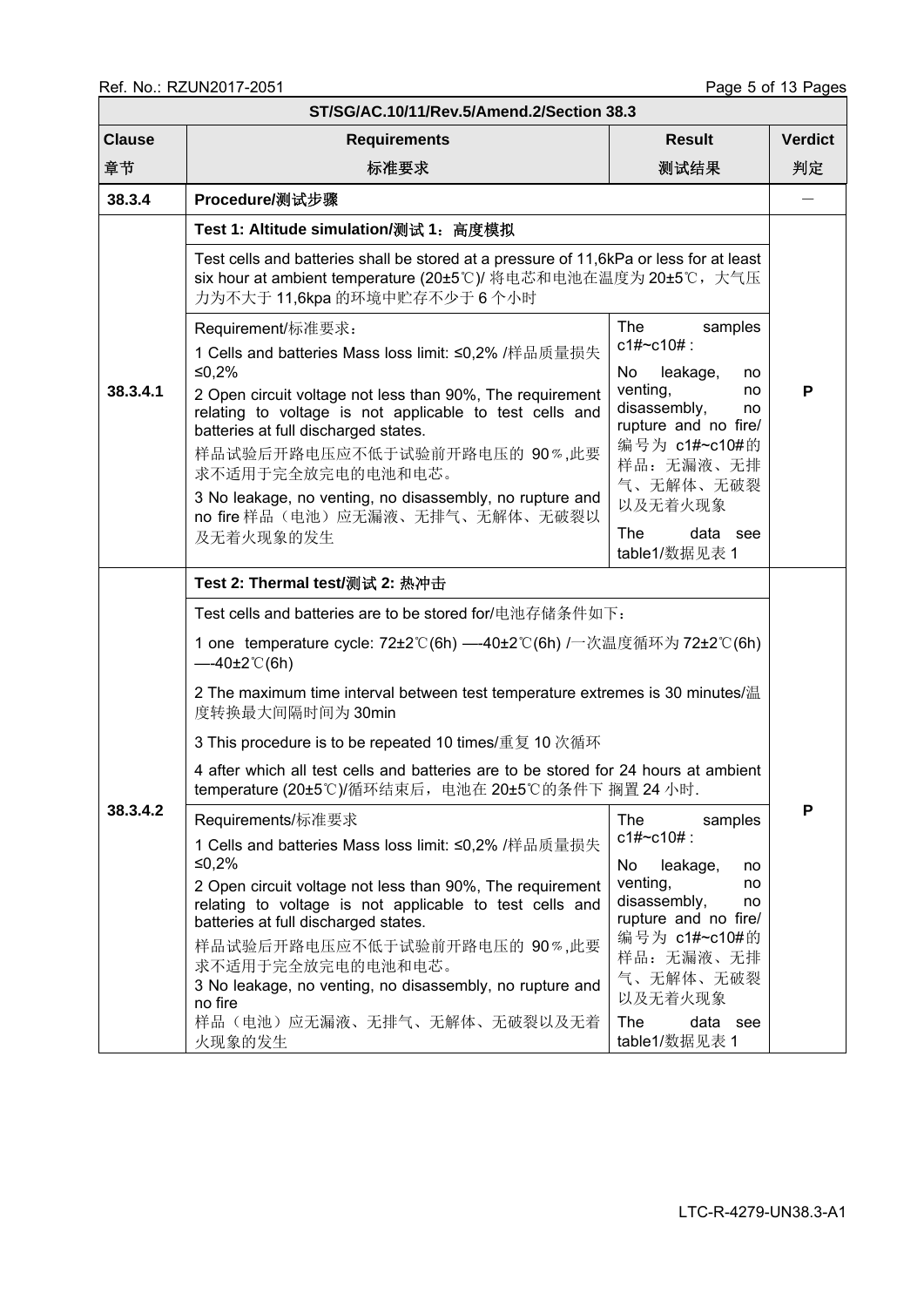| ST/SG/AC.10/11/Rev.5/Amend.2/Section 38.3 |                                                                                                                                                                                                                                                                                                                                                                                                                                                                                                                                                   |                                  |                |  |  |  |  |
|-------------------------------------------|---------------------------------------------------------------------------------------------------------------------------------------------------------------------------------------------------------------------------------------------------------------------------------------------------------------------------------------------------------------------------------------------------------------------------------------------------------------------------------------------------------------------------------------------------|----------------------------------|----------------|--|--|--|--|
| <b>Clause</b>                             | <b>Requirements</b>                                                                                                                                                                                                                                                                                                                                                                                                                                                                                                                               | <b>Result</b>                    | <b>Verdict</b> |  |  |  |  |
| 章节                                        | 标准要求                                                                                                                                                                                                                                                                                                                                                                                                                                                                                                                                              | 测试结果                             | 判定             |  |  |  |  |
|                                           | Test 3: Vibration/测试 3: 振动                                                                                                                                                                                                                                                                                                                                                                                                                                                                                                                        |                                  |                |  |  |  |  |
| 38.3.4.3                                  | 1 Cells and batteries are firmly secured to the platform of the vibration machine /电<br>芯和电池牢固地安装在振动台(的台面)上                                                                                                                                                                                                                                                                                                                                                                                                                                       |                                  |                |  |  |  |  |
|                                           | 2 The vibration :a sinusoidal waveform with a logarithmic sweep between 7 Hz<br>and 200 Hz and back to 7 Hz traversed in 15 minutes/振动以正弦波形式, 以 7Hz<br>增加至 200Hz, 然后在减少回到 7Hz 为一个循环, 一个循环持续 15 分钟的对数前<br>移传送。                                                                                                                                                                                                                                                                                                                                     |                                  |                |  |  |  |  |
|                                           | 3 the logarithmic frequency sweep is as follows: from 7 Hz a peak acceleration of<br>1 gn is maintained until 18 Hz is reached, The amplitude is then maintained at 0,8<br>mm (1,6 mm total excursion) and the frequency increased until a peak<br>acceleration of 8 gn occurs (approximately 50Hz), A peak acceleration of 8 gn is<br>then maintained until the frequency is increased to 200 Hz/对数扫频为:从 7 赫兹开<br>始保持 1gn 的最大加速度直到频率为 18 赫兹, 然后将振幅保持在 0,8 毫米 (总偏<br>移 1,6 毫米) 并增加频率直到最大加速度达到 8gn (频率约为 50 赫兹), 将最大加<br>速度保持在 8gn 直到频率增加到 200 赫兹。 |                                  |                |  |  |  |  |
|                                           | 4This cycle repeated 12 times for a total of 3 hours for each of three mutually<br>perpendicular mounting position of the cell. One of the directions of vibration must<br>be perpendicular to the terminal face. /以振动的其中一个方向必须是垂直样品极<br>性,对每个电芯从三个互相垂直的方向上循环 12 次,每个方向 3 个小时,共 9 小<br>时。                                                                                                                                                                                                                                                         |                                  |                |  |  |  |  |
|                                           | Requirements/标准要求                                                                                                                                                                                                                                                                                                                                                                                                                                                                                                                                 | <b>The</b><br>samples            |                |  |  |  |  |
|                                           | $c1#~c10#$ :<br>1 Cells and batteries Mass loss limit: ≤0,2% /样品质量损失<br>No<br>leakage,<br>no<br>≤0,2%<br>venting,<br>no<br>2 Open circuit voltage not less than 90%, The requirement<br>disassembly,<br>no<br>relating to voltage is not applicable to test cells and<br>rupture and no fire/<br>batteries at full discharged states.<br>编号为 c1#~c10#的<br>样品试验后开路电压应不低于试验前开路电压的 90%,此要<br>样品: 无漏液、无排<br>求不适用于完全放完电的电池和电芯。<br>气、无解体、无破裂<br>3 No leakage, no venting, no disassembly, no rupture and<br>以及无着火现象                                     |                                  |                |  |  |  |  |
|                                           | no fire<br>样品(电池)应无漏液、无排气、无解体、无破裂以及无着<br>火现象的发生                                                                                                                                                                                                                                                                                                                                                                                                                                                                                                   | The<br>data see<br>table1/数据见表 1 |                |  |  |  |  |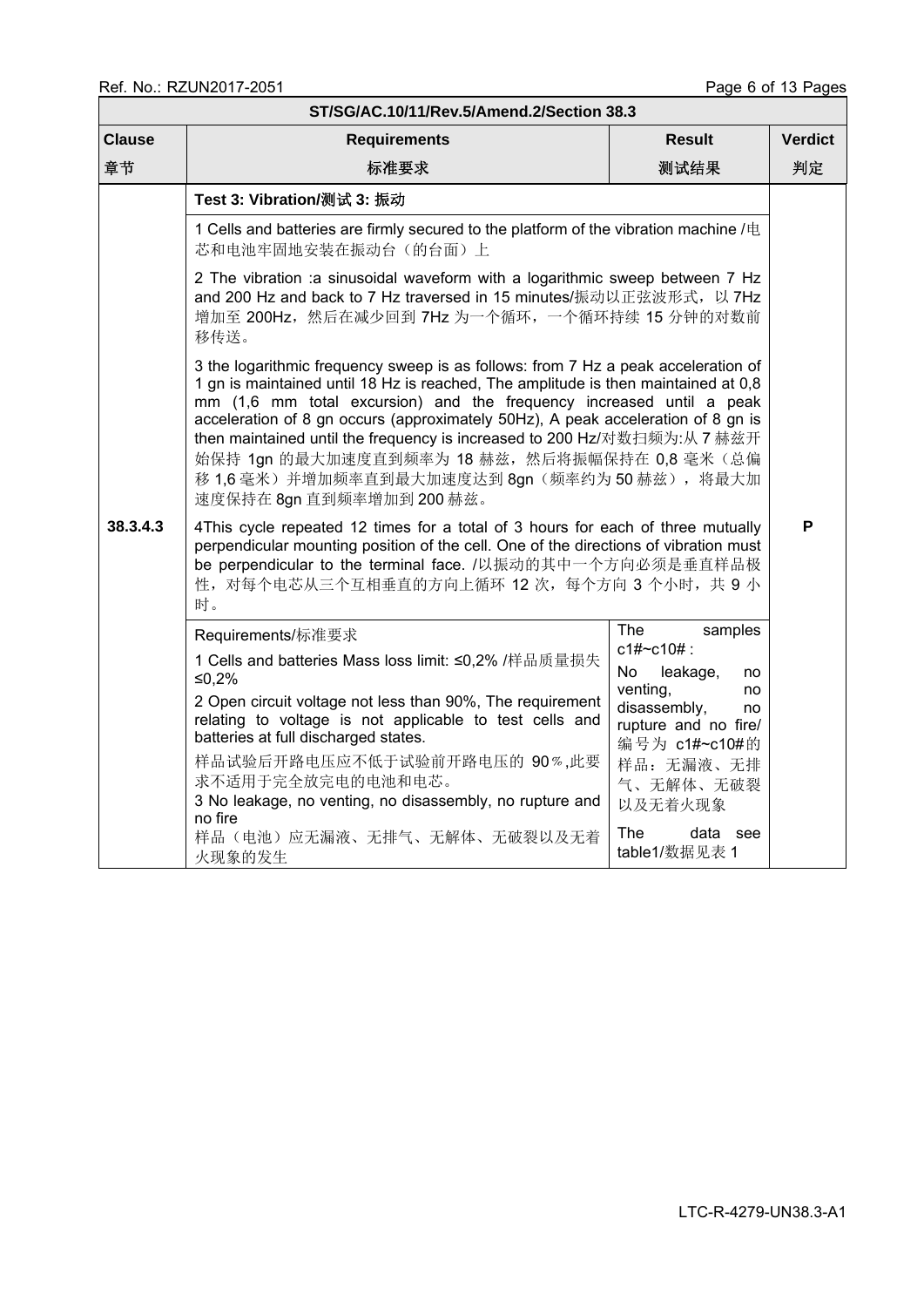| ST/SG/AC.10/11/Rev.5/Amend.2/Section 38.3 |                                                                                                                                                                                                                                                                                                                        |                                                                                                                                                                                                                                                                                                     |    |  |  |  |  |  |
|-------------------------------------------|------------------------------------------------------------------------------------------------------------------------------------------------------------------------------------------------------------------------------------------------------------------------------------------------------------------------|-----------------------------------------------------------------------------------------------------------------------------------------------------------------------------------------------------------------------------------------------------------------------------------------------------|----|--|--|--|--|--|
| Clause                                    | <b>Result</b><br><b>Requirements</b>                                                                                                                                                                                                                                                                                   |                                                                                                                                                                                                                                                                                                     |    |  |  |  |  |  |
| 章节                                        | 标准要求                                                                                                                                                                                                                                                                                                                   | 测试结果                                                                                                                                                                                                                                                                                                | 判定 |  |  |  |  |  |
|                                           | Test 4: Shock/测试 4: 冲击                                                                                                                                                                                                                                                                                                 |                                                                                                                                                                                                                                                                                                     |    |  |  |  |  |  |
| 38.3.4.4                                  | 1Test cells and batteries shall be secured to the testing machine/以稳固的托架固<br>定住每个电芯和电池样品的全部配件表面。                                                                                                                                                                                                                       |                                                                                                                                                                                                                                                                                                     |    |  |  |  |  |  |
|                                           | 组须经受最大加速度 50gn 和脉冲持续时间 11 毫秒的半正弦波冲击。                                                                                                                                                                                                                                                                                   | 2 shock: a half-sine shock of peak acceleration of 150 gn and pulse duration of 6<br>milliseconds, large cells and large batteries shall be subjected to a half-sine or<br>peak acceleration of 50 gn and pulse duration of 11 milliseconds/对每个电芯或电<br>池以峰值为 150gn 的半正弦的加速度撞击, 脉冲持续 6 毫秒, 大型电池和大型电池 |    |  |  |  |  |  |
|                                           | 3 Each cell or battery shall be subjected to three shocks in the positive direction<br>followed by three shocks in the negative direction of three mutually perpendicular<br>mounting positions of the cell or battery for a total of 18 shocks/每个电池或电池组<br>须在三个互相垂直的电池安装方位的正方向经受三次冲击,接着在反方向经受三次<br>冲击, 总共经受18次冲击。     |                                                                                                                                                                                                                                                                                                     |    |  |  |  |  |  |
|                                           | Requirements/标准要求:<br>1 Cells and batteries Mass loss limit: ≤0,2% /样品质量损失<br>≤0,2%                                                                                                                                                                                                                                    | <b>The</b><br>samples<br>$c1#~c10#$ :                                                                                                                                                                                                                                                               |    |  |  |  |  |  |
|                                           | 2 Open circuit voltage not less than 90%, The requirement<br>relating to voltage is not applicable to test cells and<br>batteries at full discharged states.<br>样品试验后开路电压应不低于试验前开路电压的 90%,此要<br>求不适用于完全放完电的电池和电芯。<br>3 No leakage, no venting, no disassembly, no rupture and<br>no fire<br>样品(电池)应无漏液、无排气、无解体、无破裂以及无着 | No.<br>leakage,<br>no<br>venting,<br>no.<br>disassembly,<br>no<br>rupture and no fire/<br>编号为 c1#~c10#的<br>样品: 无漏液、无排<br>气、无解体、无破裂<br>以及无着火现象                                                                                                                                                       |    |  |  |  |  |  |
|                                           | 火现象的发生                                                                                                                                                                                                                                                                                                                 | The<br>data see<br>table1/数据见表 1                                                                                                                                                                                                                                                                    |    |  |  |  |  |  |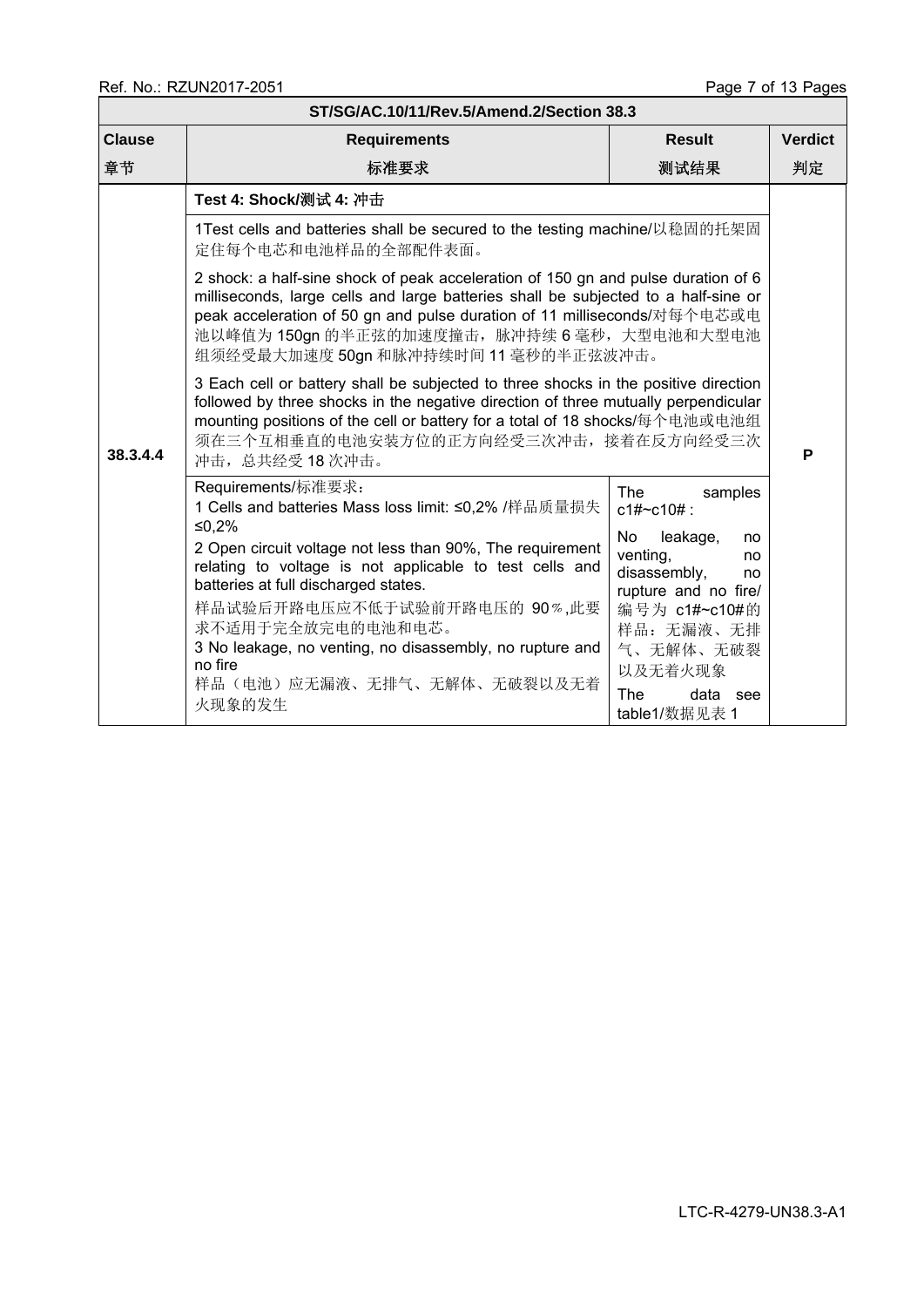| ST/SG/AC.10/11/Rev.5/Amend.2/Section 38.3 |                                                                                                                                                                                                                                                                                                                                                                |                                         |    |  |  |  |
|-------------------------------------------|----------------------------------------------------------------------------------------------------------------------------------------------------------------------------------------------------------------------------------------------------------------------------------------------------------------------------------------------------------------|-----------------------------------------|----|--|--|--|
| <b>Clause</b>                             | <b>Requirements</b><br><b>Result</b>                                                                                                                                                                                                                                                                                                                           |                                         |    |  |  |  |
| 章节                                        | 标准要求                                                                                                                                                                                                                                                                                                                                                           | 测试结果                                    | 判定 |  |  |  |
|                                           | Test 5: External Short Circuit/测试 5 :外部短路                                                                                                                                                                                                                                                                                                                      |                                         |    |  |  |  |
|                                           | 1The cell or battery to be tested shall be temperature stabilized so that its external<br>case temperature reaches 55±2℃/保持试验环境温度稳定在 55±2℃, 以使电芯或<br>电池样品外表温度达到55±2℃                                                                                                                                                                                           |                                         |    |  |  |  |
|                                           | 2 the cell or battery shall be subjected to a short circuit condition with a total<br>external resistance of less than 0,1 ohm at $55\pm2\degree$ This short circuit condition is<br>continued for at least one hour after the cell or battery external case temperature<br>has returned to 55±2℃/将样品正负极用小于 0,1Ω 的总电阻回路进行短路, 样品的<br>外表温度恢复到55±2℃之后保持短路状态1小时以上。 |                                         |    |  |  |  |
| 38.3.4.5                                  | 3 the cell or battery must be observed for a further six hour for the test to be<br>concluded,                                                                                                                                                                                                                                                                 |                                         |    |  |  |  |
|                                           | /对电芯或电池必须进一步观察6个小时才能下结论。                                                                                                                                                                                                                                                                                                                                       |                                         |    |  |  |  |
|                                           | Requirements/标准要求:<br>During the test and within six hours after test, the cells or<br>batteries                                                                                                                                                                                                                                                               | <b>The</b><br>samples<br>$c1\# C10\#$ : |    |  |  |  |
|                                           | 在测试过程中以及之后6个小时内, 电芯或电池样品                                                                                                                                                                                                                                                                                                                                       | no disassembly, no                      |    |  |  |  |
|                                           | 1. External temperature not exceed 170°C                                                                                                                                                                                                                                                                                                                       | rupture and no fire/<br>编号为 c1#~c10#的   |    |  |  |  |
|                                           | 外表温度不超过 170℃                                                                                                                                                                                                                                                                                                                                                   | 样品: 无解体、无破                              |    |  |  |  |
|                                           | 2. No disassembly, no rupture and no fire.                                                                                                                                                                                                                                                                                                                     | 裂以及无着火现象                                |    |  |  |  |
|                                           | 无解体、无破裂和无着火现象发生。                                                                                                                                                                                                                                                                                                                                               | <b>The</b><br>data see<br>table1/数据见表 1 |    |  |  |  |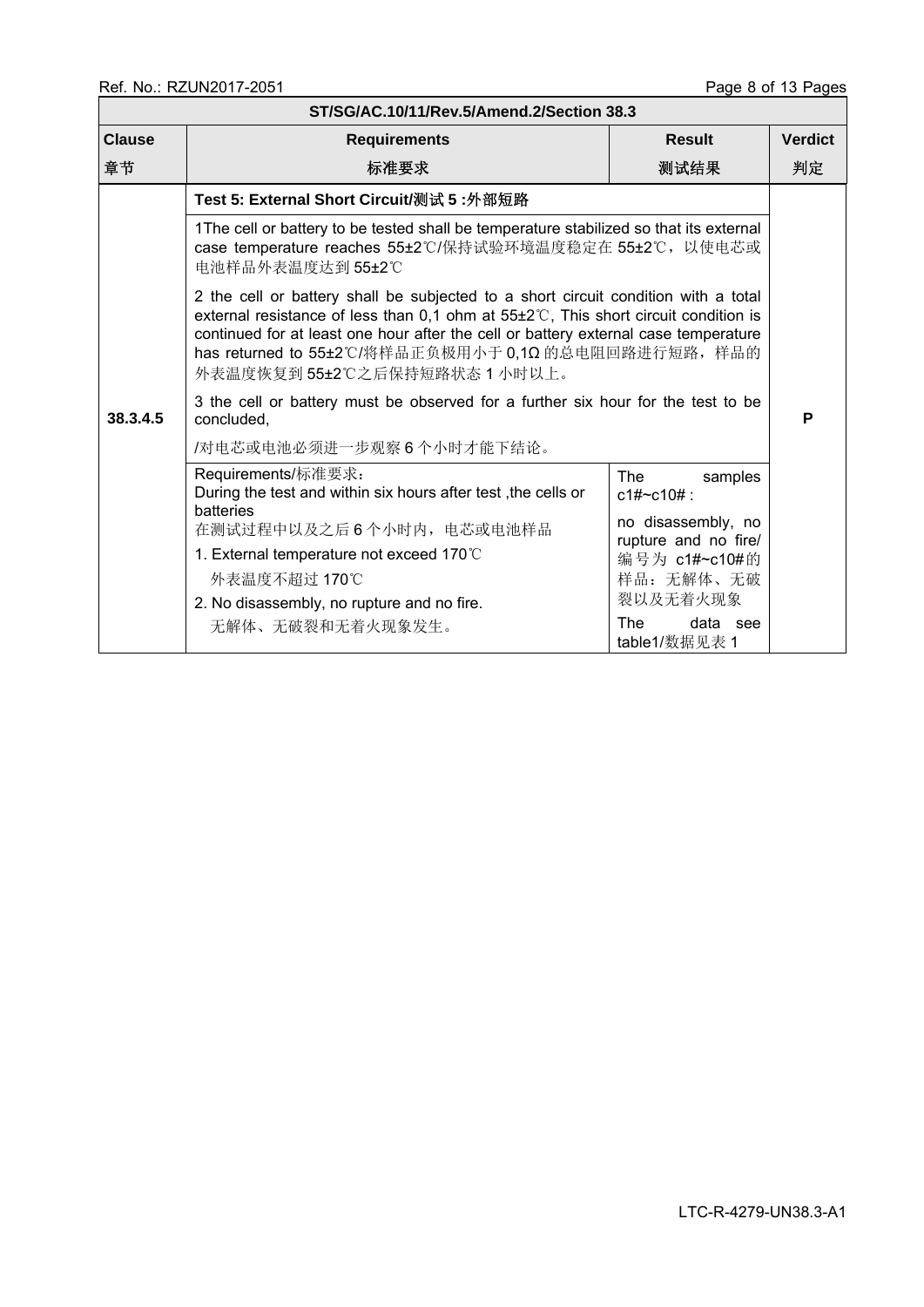| ST/SG/AC.10/11/Rev.5/Amend.2/Section 38.3 |                                                                                                                                                                                                                                                                                                                                                                                                                                                                                                                                                                                                                                                                                                                                                                                                                                                                                                                                                                                                                                                                                                                                                                                                                                                                                                                |                                                                                                 |                |  |  |  |  |
|-------------------------------------------|----------------------------------------------------------------------------------------------------------------------------------------------------------------------------------------------------------------------------------------------------------------------------------------------------------------------------------------------------------------------------------------------------------------------------------------------------------------------------------------------------------------------------------------------------------------------------------------------------------------------------------------------------------------------------------------------------------------------------------------------------------------------------------------------------------------------------------------------------------------------------------------------------------------------------------------------------------------------------------------------------------------------------------------------------------------------------------------------------------------------------------------------------------------------------------------------------------------------------------------------------------------------------------------------------------------|-------------------------------------------------------------------------------------------------|----------------|--|--|--|--|
| <b>Clause</b>                             | <b>Requirements</b>                                                                                                                                                                                                                                                                                                                                                                                                                                                                                                                                                                                                                                                                                                                                                                                                                                                                                                                                                                                                                                                                                                                                                                                                                                                                                            | <b>Result</b>                                                                                   | <b>Verdict</b> |  |  |  |  |
| 章节                                        | 标准要求                                                                                                                                                                                                                                                                                                                                                                                                                                                                                                                                                                                                                                                                                                                                                                                                                                                                                                                                                                                                                                                                                                                                                                                                                                                                                                           | 测试结果                                                                                            | 判定             |  |  |  |  |
|                                           | Test 6: Impact / Crush / 测试 6: 撞击/挤压                                                                                                                                                                                                                                                                                                                                                                                                                                                                                                                                                                                                                                                                                                                                                                                                                                                                                                                                                                                                                                                                                                                                                                                                                                                                           |                                                                                                 | P              |  |  |  |  |
|                                           | Impact (applicable to cylindrical cells not less than 18mm in diameter) /<br>撞击(适用于直径不小于18毫米的圆柱形电池)                                                                                                                                                                                                                                                                                                                                                                                                                                                                                                                                                                                                                                                                                                                                                                                                                                                                                                                                                                                                                                                                                                                                                                                                            |                                                                                                 |                |  |  |  |  |
|                                           | 1 This test sample cell or component cell is to be placed on a flat smooth surface/<br>将试验样品用的电芯或聚合物电芯放在一个平坦光滑的平面上                                                                                                                                                                                                                                                                                                                                                                                                                                                                                                                                                                                                                                                                                                                                                                                                                                                                                                                                                                                                                                                                                                                                                                                             |                                                                                                 |                |  |  |  |  |
|                                           | 2 A 15,8 mm diameter bar is to be placed across the center of the sample, A<br>9,1kg mass is to be dropped from a height of 61±2,5cm onto the sample./将一直径<br>为 15,8mm 的横木横过电池中部放置后, 将一质量为 9,1kg 的物体从 61±2,5cm 的<br>高度落向样品。                                                                                                                                                                                                                                                                                                                                                                                                                                                                                                                                                                                                                                                                                                                                                                                                                                                                                                                                                                                                                                                                                    |                                                                                                 |                |  |  |  |  |
|                                           | 3 The test sample is to be impacted with its longitudinal axis parallel to the flat<br>surface and perpendicular to the longitudinal axis of the $15,8$ mm $\pm$ 0,1mm<br>diameter curved surface lying across the centre of the test sample. Each sample<br>is to be subjected to only a single impact./ 接受撞击的试样, 纵轴应与平坦的表面<br>平行并与横放在试样中心的直径 15,8±0,1 毫米弯曲表面的纵轴垂直。每一个试样只<br>经受一次撞击。                                                                                                                                                                                                                                                                                                                                                                                                                                                                                                                                                                                                                                                                                                                                                                                                                                                                                                                          |                                                                                                 |                |  |  |  |  |
|                                           | Requirements/标准要求:<br>1 Cells external temperature not exceed 170℃.电芯或电池<br>的最高表面温度应不超过 170℃<br>2 No disassembly, no fire within six hours of this test<br>试验结束后 6 个小时之内, 电芯和聚合物电芯应无解体和无                                                                                                                                                                                                                                                                                                                                                                                                                                                                                                                                                                                                                                                                                                                                                                                                                                                                                                                                                                                                                                                                                                                       | <b>The</b><br>samples<br>c11#~c15#:<br>no disassembly and<br>fire/ 编 号 为<br>no<br>c11#~c15#的样品: |                |  |  |  |  |
| 38.3.4.6                                  | 着火现象发生                                                                                                                                                                                                                                                                                                                                                                                                                                                                                                                                                                                                                                                                                                                                                                                                                                                                                                                                                                                                                                                                                                                                                                                                                                                                                                         | 无解体、无着火现象<br>The data see<br>table2/数据见表 2                                                      |                |  |  |  |  |
|                                           | Crush (applicable to prismatic, pouch, coin/button cells and cylindrical cells less<br>than 18mm in diameter)<br>/ 挤压(适用于棱柱形、袋装、硬币/纽扣电池和直径小于 18 毫米的圆柱形电池)<br>1 A cell or component cell is to be crushed between two flat surfaces. The<br>crushing is to be gradual with a speed of approximately 1,5 cm/s at the first point<br>of contact. The crushing is to be continued until the first of the three options below<br>is reached. / 将电池或元件电池放在两个平面之间挤压, 挤压力度逐渐加大, 在第<br>一个接触点上的速度大约为 1,5 厘米/秒。挤压持续进行,直到出现以下三种情况之<br>(a) The applied force reaches 13 kN ± 0,78 kN. / 施加的力达到 13 千牛±0,78 千牛<br>(b) The voltage of the cell drops by at least 100 mV,/电池的电压下降至少 100 毫伏<br>(c) The cell is deformed by 50% or more of its original thickness./电池变形达原始<br>厚度的50%以上。<br>2. A prismatic or pouch cell shall be crushed by applying the force to the widest<br>side. A button/coin cell shall be crushed by applying the force on its flat surfaces.<br>For cylindrical cells, the crush force shall be applied perpendicular to the<br>longitudinal axis. /棱柱形或袋装电池应从最宽的一面施压。纽扣/硬币形电池应从其<br>平坦表面施压。圆柱形应从与纵轴垂直的方向施压。<br>Requirements/标准要求:<br>1 Cells external temperature not exceed 170℃.电芯或电池<br>的最高表面温度应不超过 170℃<br>2 No disassembly, no fire within six hours of this test<br>试验结束后 6 个小时之内, 电芯和聚合物电芯应无解体和无 |                                                                                                 |                |  |  |  |  |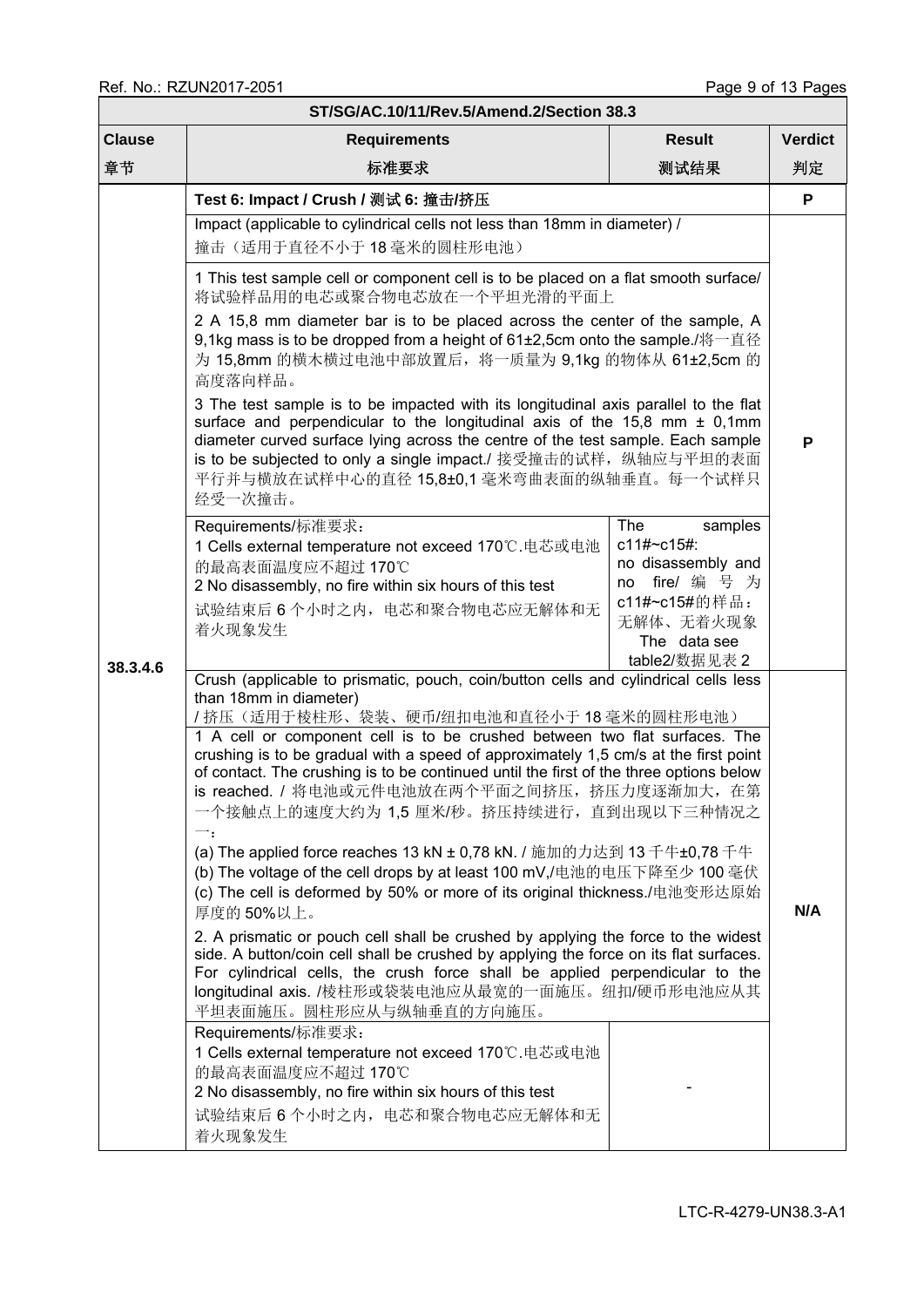| ST/SG/AC.10/11/Rev.5/Amend.2/Section 38.3 |                                                                                                                                                                                                                                                                                                            |                                     |                |  |  |  |  |
|-------------------------------------------|------------------------------------------------------------------------------------------------------------------------------------------------------------------------------------------------------------------------------------------------------------------------------------------------------------|-------------------------------------|----------------|--|--|--|--|
| <b>Clause</b>                             | <b>Requirements</b>                                                                                                                                                                                                                                                                                        | <b>Result</b>                       | <b>Verdict</b> |  |  |  |  |
| 章节                                        | 标准要求                                                                                                                                                                                                                                                                                                       | 测试结果                                | 判定             |  |  |  |  |
| 38.3.4.7                                  | Test 7: Overcharge/测试 7: 过充电<br>1 The charge current shall be twice the manufacturer's recommended maximum<br>continuous charge current/以 2 倍制造厂推荐的最大持续充电电流对样品充电<br>2 The minimum voltage of the test shall be as follows/本测试最小电压为:                                                                        |                                     |                |  |  |  |  |
|                                           | a) When the manufacturer's recommended charge voltage<br>is not more than 18V, the minimum voltage of the test shall<br>be the lesser of two times the maximum charge voltage of<br>the battery or 22V/ 如果厂家推荐的充电电压不超过 18V,<br>本测试的最小充电电压应是厂家标定最大充电电压的两倍或<br>者是 22V 之中的较小者。                                |                                     |                |  |  |  |  |
|                                           | b) When the manufacturer's recommended charge voltage<br>is more than 18V, the minimum voltage of the test shall be<br>1,2 times the maximum charge voltage/ 如果厂家推荐的充<br>电电压超过 18V, 本测试的最小充电电压应是厂家标定最大<br>充电电压的 1,2 倍。                                                                                     |                                     |                |  |  |  |  |
|                                           | 3 Tests are to be conducted at ambient temperature<br>20±5°C, The duration of the test shall be 24 hours/20±5°C<br>的环境温度下,试验持续24小时。                                                                                                                                                                        |                                     |                |  |  |  |  |
|                                           | Requirements/标准要求:                                                                                                                                                                                                                                                                                         |                                     |                |  |  |  |  |
|                                           | No disassembly and no fire within seven days of this test                                                                                                                                                                                                                                                  |                                     |                |  |  |  |  |
|                                           | 试验样品在试验中和试验后 7 天内, 应无解体和无着火现象<br>发生。                                                                                                                                                                                                                                                                       |                                     |                |  |  |  |  |
|                                           | Test 8: Forced discharge/测试 8: 强制放电                                                                                                                                                                                                                                                                        |                                     |                |  |  |  |  |
|                                           | Each cell shall be forced discharged at ambient temperature by connecting it in<br>series with a 12 V D.C. power supply at an initial current equal to the maximum<br>discharge current specified by the manufacturer,                                                                                     |                                     |                |  |  |  |  |
|                                           | 20±5℃的环境温度下, 将单个电芯连接在 12V 的直流电源上进行强制放电, 此直<br>流电源提供给每个电芯初始电流为制造厂指定的最大放电电流。                                                                                                                                                                                                                                 |                                     |                |  |  |  |  |
| 38.3.4.8                                  | The specified discharge current is to be obtained by connecting a resistive load of<br>the appropriate size and rating in series with the test cell. Each cell shall be forced<br>discharged for a time interval (in hours) equal to its rated capacity divided by the<br>initial test current (in ampere) |                                     |                |  |  |  |  |
|                                           | 指定的放电电流通过串联在测试电芯上的合适大小和功率的负载来获得, 每个电芯<br>的强制放电时间(小时)为额定容量除以初始电流(安培)。                                                                                                                                                                                                                                       |                                     |                |  |  |  |  |
|                                           | Requirements/标准要求:                                                                                                                                                                                                                                                                                         | $c16#$ ~ $c35#$<br>For voltage data |                |  |  |  |  |
|                                           | No disassembly and no fire within seven days of this test                                                                                                                                                                                                                                                  | before test, see table              |                |  |  |  |  |
|                                           | 3. / 试验前电压见表 3<br>试验样品在试验中和试验后 7 天内, 应无解体和无着火现<br>No disassembly and<br>象发生。<br>no fire / 无解体、无着<br>火现象                                                                                                                                                                                                    |                                     |                |  |  |  |  |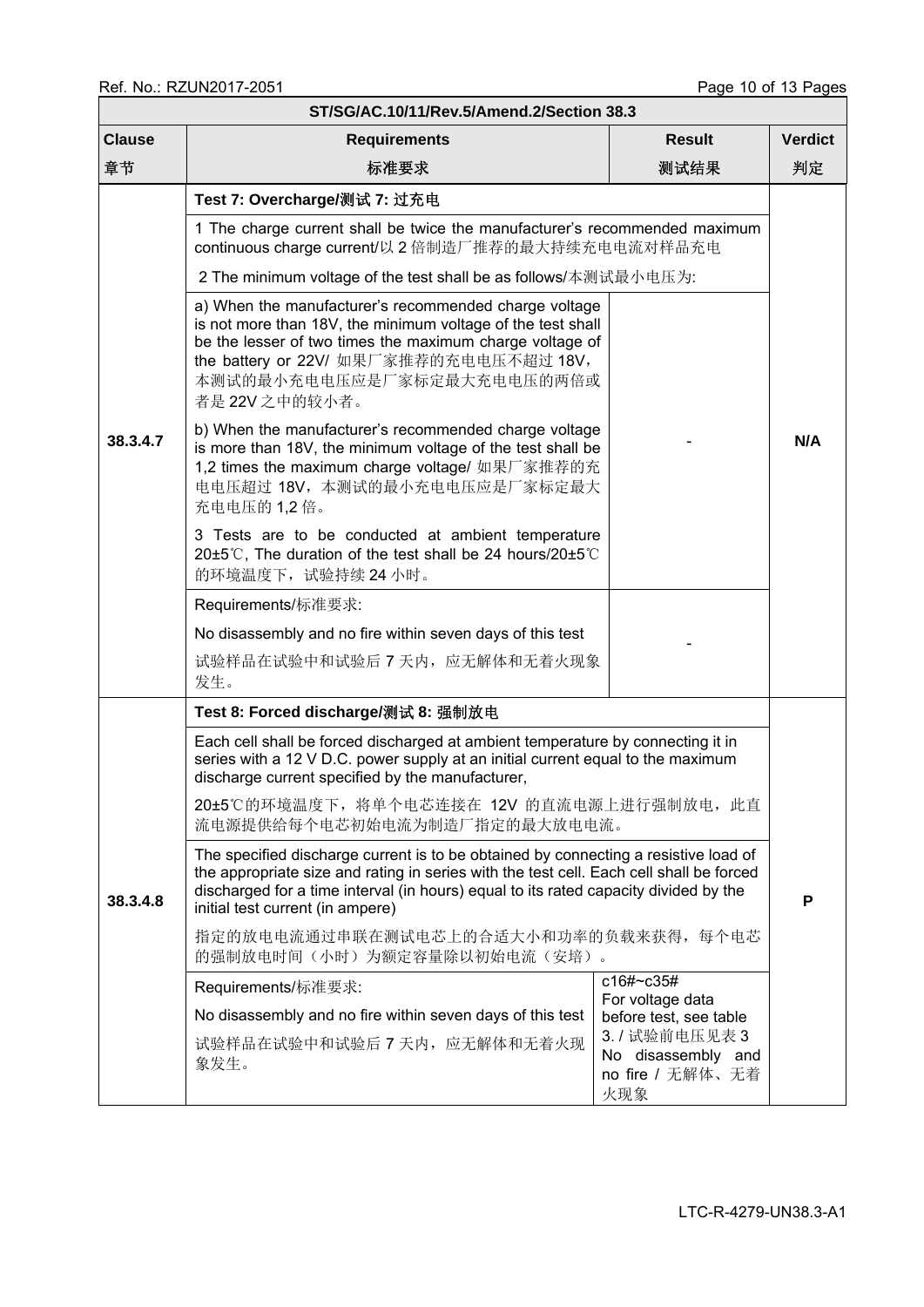# Ref. No. RZUN2017-2051<br>External page 11 of 13 Pages

┑

|                                      | Table1: T1~T5 / 表 1. 试验 1~试验 5 |                                          |                                                     |        |                                      |        |                                |                        |                            |                        |                                                                    |
|--------------------------------------|--------------------------------|------------------------------------------|-----------------------------------------------------|--------|--------------------------------------|--------|--------------------------------|------------------------|----------------------------|------------------------|--------------------------------------------------------------------|
| <b>Mass</b><br>Sampl<br>e No.<br>样品号 | prior to<br>test / 试<br>验前质量   | <b>OCV</b><br>prior to<br>test /试<br>验前电 | <b>Test 1: Altitude</b><br>simulation/<br>测试1: 高度模拟 |        | Test 2: Thermal test/<br>测试 2: 热冲击   |        | Test 3: Vibration/<br>测试 3: 振动 |                        | Test 4: Shock/<br>测试 4: 冲击 |                        | Test 5:<br><b>External</b><br><b>Short</b><br>Circuit/测试<br>5 外接短路 |
|                                      | (g)                            | E(V)                                     | Mass $loss$ (%) Change ratio<br>质量损失(%)             | 电压比(%) | Mass loss(%) Change ratio<br>质量损失(%) | 电压比(%) | Mass loss(%)<br>质量损失(%)        | Change ratio<br>电压比(%) | Mass loss(%)<br>质量损失(%)    | Change ratio<br>电压比(%) | Temp. $(^\circ \mathbb{C})$<br>温度 (℃)                              |
| c1#                                  | 44,548                         | 4,195                                    | 0,000                                               | 100,00 | 0,071                                | 99,59  | 0,000                          | 100,00                 | 0,000                      | 100,00                 | 87,3                                                               |
| c2#                                  | 44,532                         | 4,193                                    | 0,000                                               | 100,00 | 0,024                                | 99,59  | 0,000                          | 100,00                 | 0,000                      | 100,00                 | 84,2                                                               |
| c3#                                  | 44,544                         | 4,192                                    | 0,000                                               | 100,00 | 0,013                                | 99,71  | 0,000                          | 100,00                 | 0,000                      | 100,00                 | 86,5                                                               |
| C4#                                  | 44,547                         | 4,196                                    | 0,000                                               | 100,00 | 0,015                                | 99,64  | 0,000                          | 100,00                 | 0,000                      | 100,00                 | 87,2                                                               |
| c5#                                  | 44,535                         | 4,195                                    | 0,000                                               | 100,00 | 0,022                                | 99,64  | 0,000                          | 100,00                 | 0,000                      | 100,00                 | 79,5                                                               |
| c6#                                  | 44,551                         | 4,196                                    | 0,000                                               | 100,00 | 0,020                                | 99,57  | 0,000                          | 100,00                 | 0,000                      | 100,00                 | 86,4                                                               |
| c7#                                  | 44,543                         | 4,192                                    | 0,000                                               | 100,00 | 0,020                                | 99,69  | 0,000                          | 100,00                 | 0,000                      | 100,00                 | 81,9                                                               |
| c8#                                  | 44,529                         | 4,195                                    | 0,000                                               | 100,00 | 0,008                                | 99,57  | 0,000                          | 100,00                 | 0,000                      | 100,00                 | 82,5                                                               |
| c9#                                  | 44,538                         | 4,194                                    | 0,000                                               | 100,00 | 0,015                                | 99,55  | 0,000                          | 100,00                 | 0,000                      | 100,00                 | 87,8                                                               |
| c10#                                 | 44,553                         | 4,197                                    | 0,000                                               | 100,00 | 0,022                                | 99,62  | 0,000                          | 100,00                 | 0,000                      | 100,00                 | 75,6                                                               |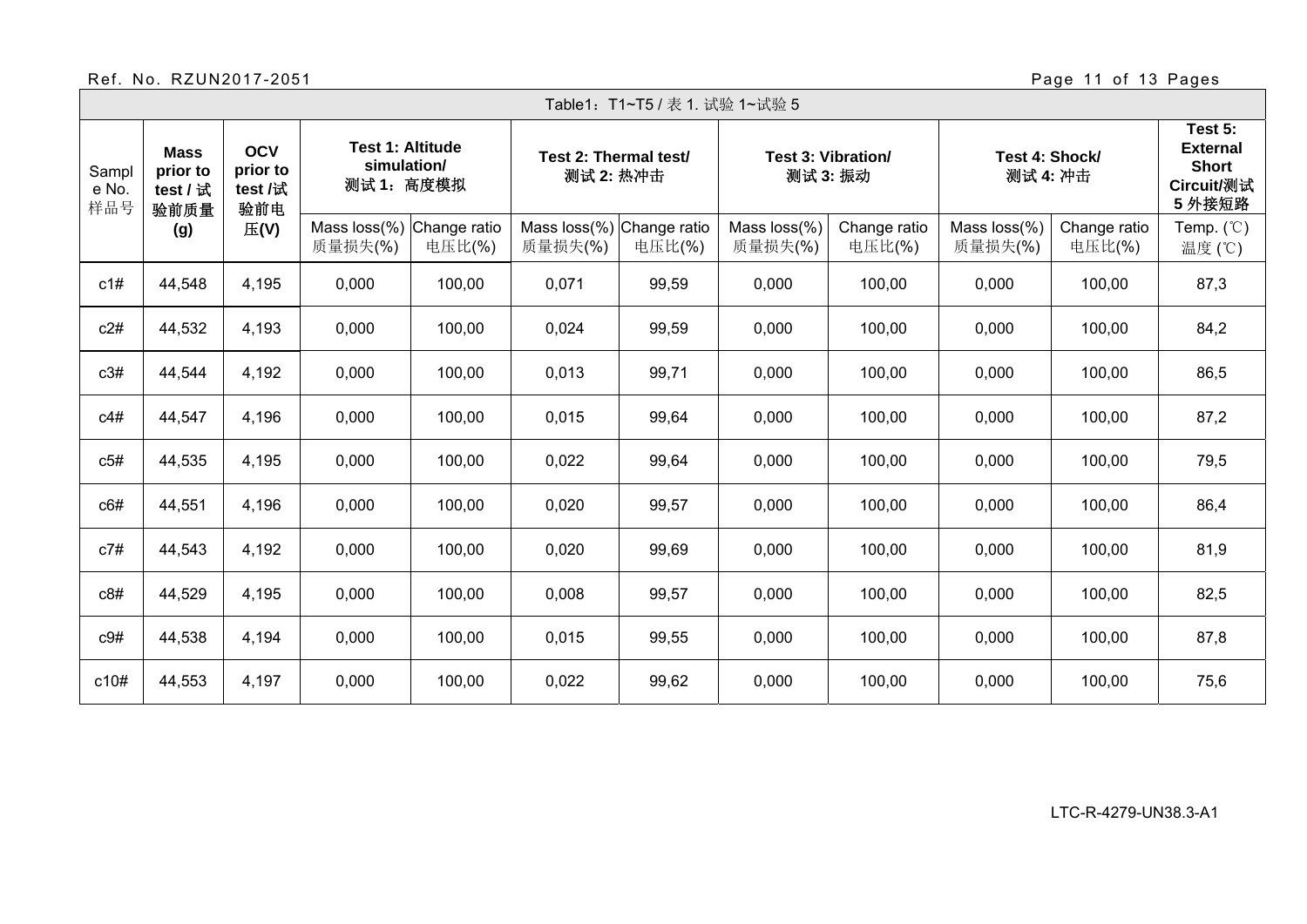### Ref. No. RZUN2017-2051 2008 Page 12 of 13 Pages

| Table2: Impact / 表 2: 撞击 |                                 |       |       |       |       |       |  |  |
|--------------------------|---------------------------------|-------|-------|-------|-------|-------|--|--|
|                          | Sample No.<br>样品号               | c11#  | c12#  | c13#  | c14#  | c15#  |  |  |
| Test 6:<br>Impact/测      | OCV prior to test /<br>试验前电压(V) | 3,915 | 3,910 | 3,911 | 3,915 | 3,913 |  |  |
| 试 6: 撞击                  | Temp. $(\mathcal{C})$<br>温度 (℃) | 71,8  | 64,2  | 65,6  | 73,1  | 75,5  |  |  |

| Table 3: Forced discharge / 表 3. 强制放电 |                                 |       |       |       |       |       |       |       |       |       |       |
|---------------------------------------|---------------------------------|-------|-------|-------|-------|-------|-------|-------|-------|-------|-------|
|                                       | Sample No.<br>样品号               | c16#  | c17#  | c18#  | c19#  | c20#  | c21#  | c22#  | c23#  | c24#  | c25#  |
| Test 8:<br>Forced<br>discharge /      | OCV prior to test<br>' 试验前电压(V) | 3,324 | 3,325 | 3,325 | 3,325 | 3,324 | 3,324 | 3,325 | 3,320 | 3,321 | 3,322 |
| 测试 8: 强<br>制放电                        | Sample No.<br>样品号               | c26#  | c27#  | c28#  | c29#  | c30#  | c31#  | c32#  | c33#  | c34#  | c35#  |
|                                       | OCV prior to test /<br>试验前电压(V) | 3,322 | 3,323 | 3,323 | 3,324 | 3,325 | 3,326 | 3,325 | 3,320 | 3,320 | 3,321 |